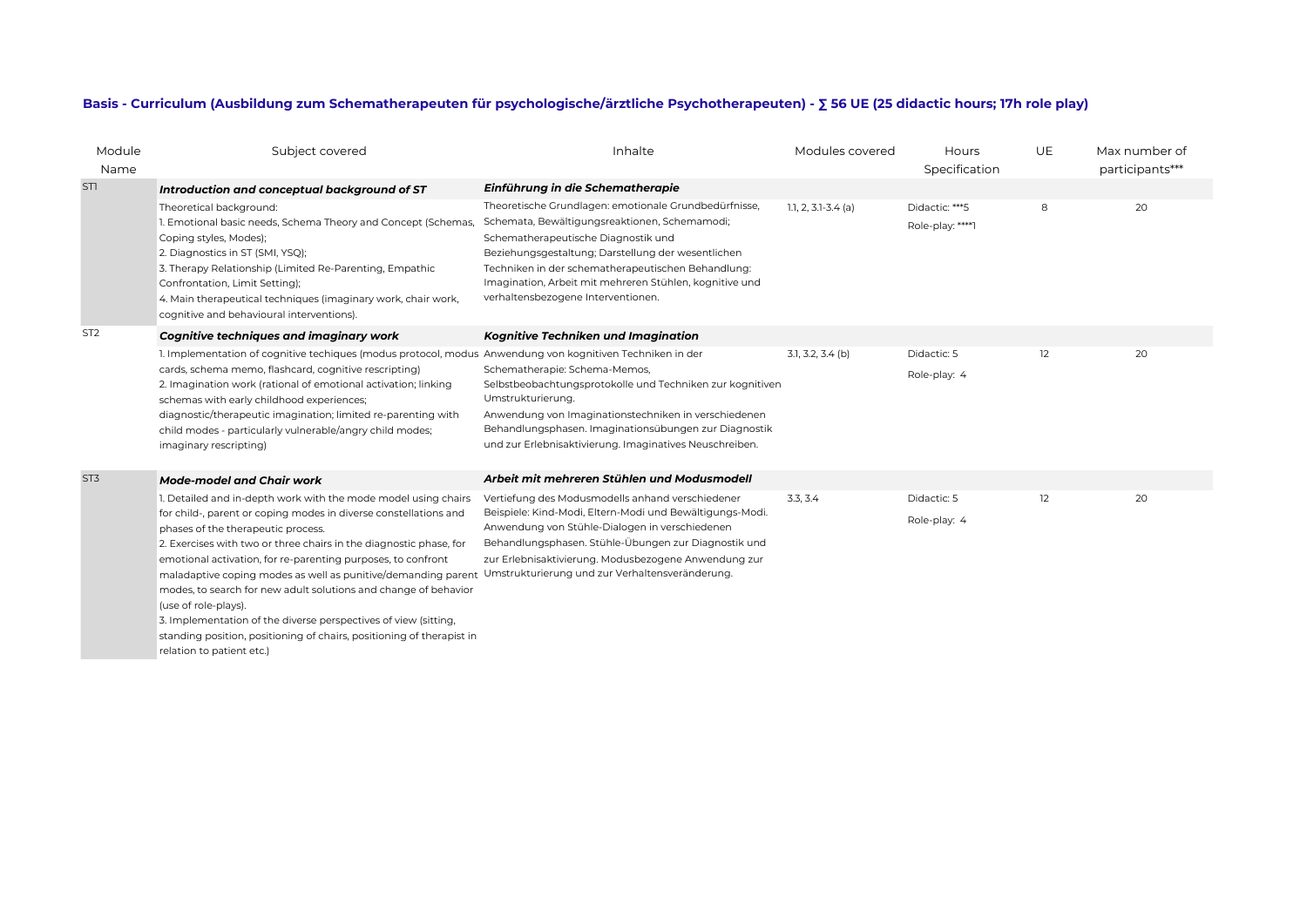| ST4             | Case conceptualization and planning of therapy                                                                                                                                                                                                                                                                                                                                                                                                                                                                                                        | <b>Fallkonzeption und Behandlungsplanung</b>                                                                                                                                                                                                                                                                                                                                                                                                                                                                                         |                        |                             |    |    |
|-----------------|-------------------------------------------------------------------------------------------------------------------------------------------------------------------------------------------------------------------------------------------------------------------------------------------------------------------------------------------------------------------------------------------------------------------------------------------------------------------------------------------------------------------------------------------------------|--------------------------------------------------------------------------------------------------------------------------------------------------------------------------------------------------------------------------------------------------------------------------------------------------------------------------------------------------------------------------------------------------------------------------------------------------------------------------------------------------------------------------------------|------------------------|-----------------------------|----|----|
|                 | 1. How to develop a case conceptualization that covers all<br>anamnestic/biographical information, observations in behavior,<br>interactions and results of questionnaire-diagnostics.<br>2. Specifics of mode model and case conceptionalization in<br>diverse PD, Axis-I-disorders or co-morbid disorders (use of<br>examples).<br>3. Planning of the entire theapeutic process, specifics of the<br>diverse PD.<br>4. Special features of the diverse therapeutic techniques in<br>different phases of therapy. 5 Exercises with individual cases. | Erstellung schematherapeutischer Fallkonzeptionen unter<br>Berücksichtigung anamnestischer Daten,<br>Verhaltensbeobachtungen und Ergebnisse der Fragebogen-<br>Diagnostik. Störungsspezifische Besonderheiten und<br>Erarbeitung von Modusmodellen anhand verschiedener<br>Beispiele.<br>Planung und Verlauf einer Schematherapie: von der<br>Diagnostik und Probatorik bis zur Therapiebeendigung.<br>Störungsspezifische Besonderheiten.<br>Praktische Anwendung spezifischer Techniken in den<br>verschiedenen Behandlungsphasen. | $1.2, 2, 4.1, 4.4$ (a) | Didactic: 5<br>Role-play: 4 | 12 | 20 |
| ST <sub>5</sub> | Therapeutic relationship and difficult therapy<br>situations<br>I. Definition and how to deal with crises (suicidality,                                                                                                                                                                                                                                                                                                                                                                                                                               | Umgang mit schwierigen Therapiesituationen<br>Krisenmanagement, Suizidalität, Aggressivität, Passivität,                                                                                                                                                                                                                                                                                                                                                                                                                             | $2, 4.1, 4.4$ (b)      | Didactic: 5                 | 12 | 20 |
|                 | aggressiveness, passivity, patient gets in love with therapist, to be<br>stuck).<br>2. Supervision of individual treatment situations developing<br>together appropriate theatment opportunities.                                                                                                                                                                                                                                                                                                                                                     | Verliebtheit.<br>Supervision: Arbeit mit praktischen Beispielen der<br>Teilnehmer und gemeinsame Erarbeitung passender<br>schematherapeutischer Strategien.                                                                                                                                                                                                                                                                                                                                                                          |                        | Role-play: 4                |    |    |

## **Vertiefungsworkshop (für alle Therapeutengruppen geeignet, nicht Bestandteil der Basis-Curricula)**

| Implementing schema therapy in in-patient                           | Einzel- und Gruppen-ST im stat./teilstat. Setting            |                              |              |    |    |
|---------------------------------------------------------------------|--------------------------------------------------------------|------------------------------|--------------|----|----|
| 1. Why and how to realize ST in inpatient setting, specifics of the | Indikationen und Realisierungswege für ST in diversen        | $2, 3, -4, 4, 1, 4, 3, 4, 4$ | Didactic: 5  | 12 | 20 |
| German health system.                                               | Settings; Spezifika multiprofessioneller Teams - wer macht   |                              | Role-play: 4 |    |    |
| 2. Special features and ressources of multiprofessional teams,      | was? Besondere Wirkfaktoren: Interaktion Patient-Therapeut   |                              |              |    |    |
| who is doing what and how?                                          | + Interaktionen Patient-Patient, Patient-PartnerIn, Patient- |                              |              |    |    |
| 3. Particular modes of action in inpatient settings (e.g. patient-  | Familie; Zusammenspiel von Einzel- und Gruppentherapie;      |                              |              |    |    |
| patient).                                                           | ST in der Gruppe in stat./teilstat. Settings -               |                              |              |    |    |
| 4. Interplay between individual and group schema therapy.           | Möglichkeiten/Limitationen; Übung mit individuellen          |                              |              |    |    |
| 5. Group schema therapy in inpatient settings - particular benefits | Behandlungsfällen in den jeweiligen Einzel- und              |                              |              |    |    |
| and limitations.                                                    | Gruppenkonstellationen.                                      |                              |              |    |    |
| 6. Exercises with individual cases in particular therapeutic        |                                                              |                              |              |    |    |
| situations using the particular setting variables.                  |                                                              |                              |              |    |    |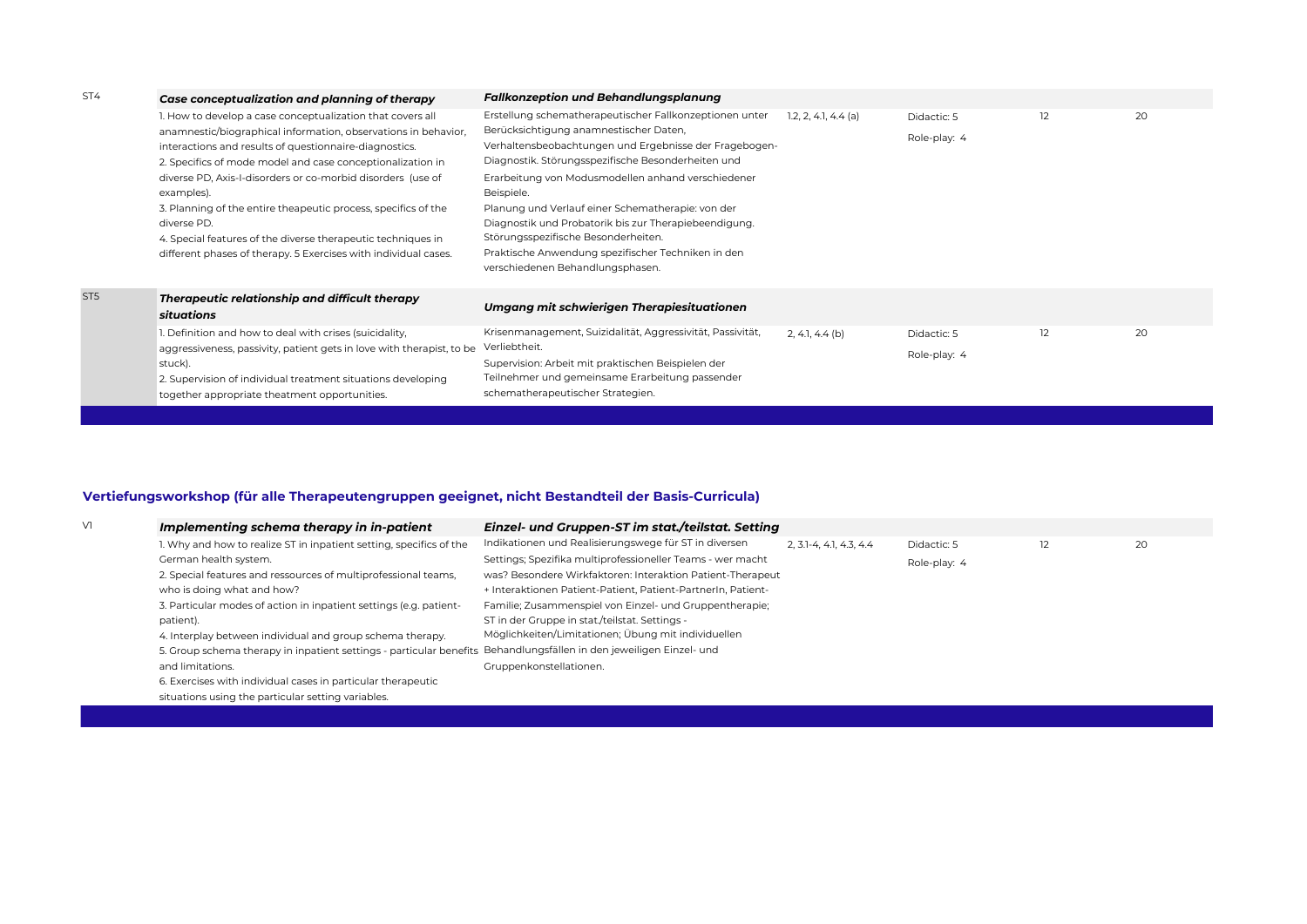## **Curriculum für Co-Therapeuten (Ausbildung zum Co-Thrapeuten für Schematherapeuten für alle nicht-psychologischen/-ärztlichen therapeutischen Berufsgruppen) ∑ 40 UE (16 didactic hours; 17h role play)**

| CTI             | Introduction to schema therapy                                                                                                                                                                                                                                                                         | Einführung in die Schematherapie                                                                                                                                                                                                                                                                                                                                                        |                       |                                                                              |    |    |
|-----------------|--------------------------------------------------------------------------------------------------------------------------------------------------------------------------------------------------------------------------------------------------------------------------------------------------------|-----------------------------------------------------------------------------------------------------------------------------------------------------------------------------------------------------------------------------------------------------------------------------------------------------------------------------------------------------------------------------------------|-----------------------|------------------------------------------------------------------------------|----|----|
|                 | 1. Concept and case conceptualization: Schema Theory and<br>Concept (Schemas, Coping styles, Modes, Psychoeducation, Basic<br>needs), Working sheets, Treatment formulation and Case<br>conceptualization.<br>2. Therapy Relationship: Limited Re-Parenting, Empathic<br>Confrontation, Limit Setting. | Theoretische Grundlagen: emotionale Grundbedürfnisse,<br>Schemata, Bewältigungsreaktionen, Schemamodi;<br>Schematherapeutische Diagnostik und<br>Beziehungsgestaltung                                                                                                                                                                                                                   | 1.1, 1.2, 2           | Didactic:*** 8<br>Role-play:**** 2                                           | 12 | 20 |
| CT <sub>2</sub> | Using Schema Therapy as an auxilary professional                                                                                                                                                                                                                                                       | Spezifische Techniken der Schematherapie                                                                                                                                                                                                                                                                                                                                                |                       |                                                                              |    |    |
|                 | 3. Schema Therapy: Treatment Strategies:<br>Cognitive Techniques (Diaries and Flashcards), Self-Help<br>Techniques.<br>4. Working with chairs, diverse techniques (see also main<br>curriculum).<br>5. Imagery & Imagery rescripting (introduction of the technique +<br>background knowledge)         | Interventionen zur Unterstützung der kognitiven Arbeit:<br>Tagespläne mit Modus-Identifikation anhand von<br>Modusbögen, Modus-Karten, Übung von<br>Selbstregulationstechniken zur Prävention und im Falle von<br>Krisen; Arbeit mit Stühlen (Fokus Klärung, Knfrontation von<br>Bewältigungs- und Elternmodi, Nachbeelterung); Einführung<br>in die Grundlagen der Imaginationsarbeit. | 2, 3.1, 3.2, 3.3, 3.4 | Didactic: 4<br>Role-play: 6                                                  | 12 | 20 |
| CT3             | <b>Special treatment situations for auxilary</b>                                                                                                                                                                                                                                                       | Arbeit mit der therapeutischen Beziehung und                                                                                                                                                                                                                                                                                                                                            |                       |                                                                              |    |    |
|                 | professionals                                                                                                                                                                                                                                                                                          | Umgang mit schwierigen Situationen                                                                                                                                                                                                                                                                                                                                                      |                       |                                                                              |    |    |
|                 | 5. Using ST in multidisciplinary treatment programs, i.e. dealing<br>with difficult situations while working with patients with<br>personality disorders.                                                                                                                                              | Konkrete Anwendung der Interventionen in diversen<br>Therapiesituationen mit speziellem Fokus auf Integration von<br>Behandlungselementen verschiedener Berufsgruppen<br>bezogen auf die jeweilige Behandlungsphase bei diversen PS<br>(Arbeit mit Beispielen)                                                                                                                          | 2, 4.1, 4.3, 4.4      | Didactic: 4<br>Role-play: 6                                                  | 12 | 20 |
| CT4             | <b>Self-experience work Shop</b>                                                                                                                                                                                                                                                                       | Selbsterfahrung für 6 TeilnehmerInnen                                                                                                                                                                                                                                                                                                                                                   |                       |                                                                              |    |    |
|                 | 6. Self therapy: Getting to know own schemas and modes,<br>dealing with difficulties and obstacles, when own schemas and<br>modes get triggered in treatment. Using self-disclosure.                                                                                                                   | Kennenlernen der eignen Schemata und Modi sowie der<br>entsprechenden Problemkonstellationen, wenn diese<br>Schemata und Modi im Rahmen der ther, Interaktion<br>aktiviert werden. Selbstoffenbarung als ther. Ressource.                                                                                                                                                               | $\overline{2}$        | 3 hours (3.6 UE) in a<br>group format with no<br>more than 6<br>participants | 3h | 6  |